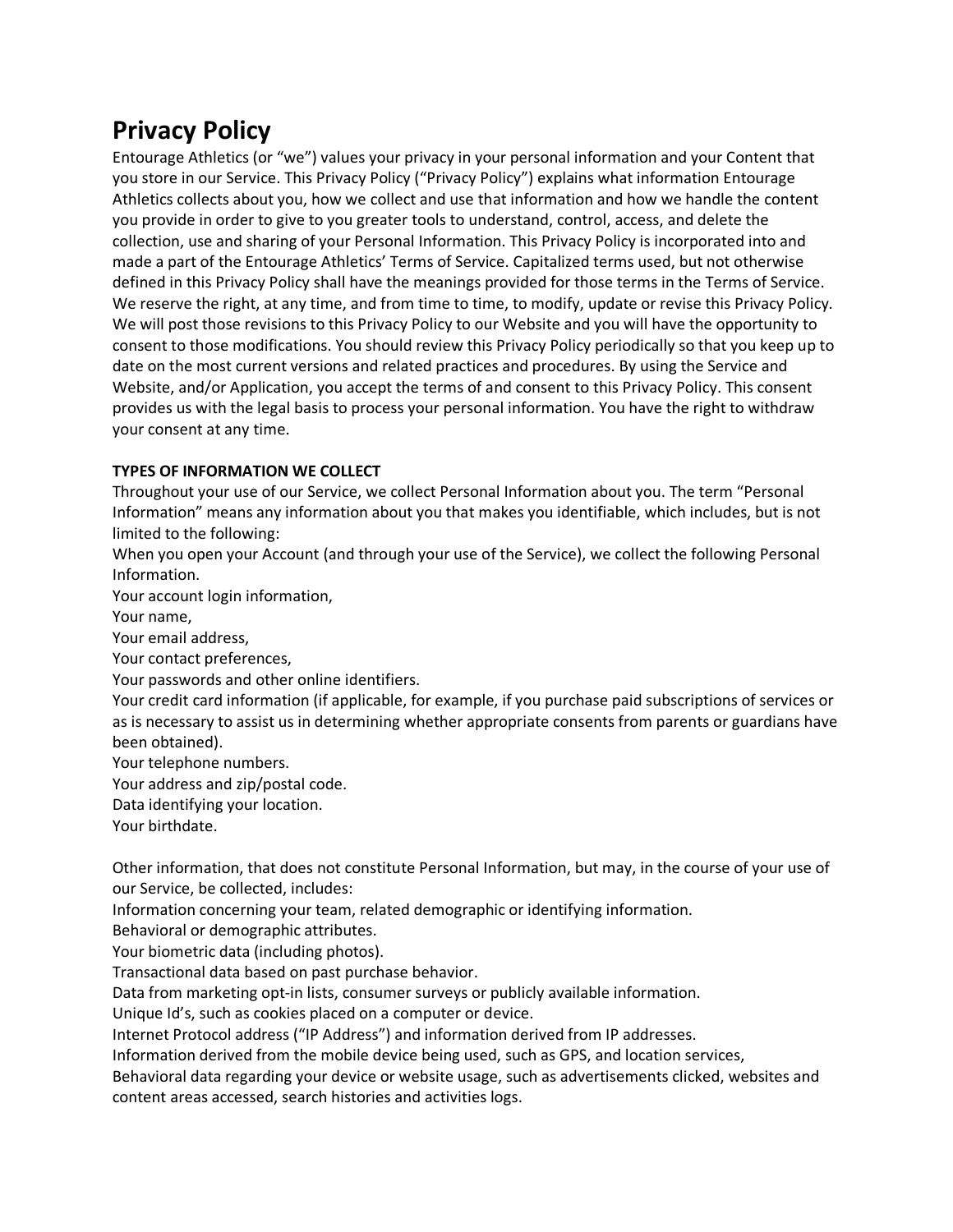Any "User Content" that you post, own or control.

Finally, a subset of Personal Information includes information specially designated as "Sensitive Personal Information" requires special handling. We do not ask for or intentionally collect Sensitive Personal Information, but we recognize that we may come into contact with such information, if, for example you provide it to us through your posts, uploads or User Content. To the extent we come across Sensitive Personal Information, we do not use or store it. "Sensitive Personal Information" includes: Your medical condition, political and religious beliefs, and sexual orientation.

## **WHO WILL COLLECT AND PROCESS PERSONAL INFORMATION**

Decisions regarding collection of Personal Information are made by the "Data Controller". A "Data Controller" is the person or organization who decides the purposes for which and the way in which Personal Information is collected and processed. A "Data Processor" is a person or organization that processes personal data (including Personal Information) for the Data Controller. Data Processing includes collection, recording, organizing, structuring, storing, adapting, altering, retrieving, using, disclosing, transmitting, disseminating, combining, restricting, erasing or destroying data. Our Data Controller and Data Processor is Sandlot Industries Inc. You can contact them at Sandlot Industries Inc., 1440 Beaulac, Saint Laurent, QC H4R 1R7 (the owner of Entourage Athletics), or by email at: privacy@EntourageAthletics.com

#### **HOW WE COLLECT PERSONAL INFORMATION**

We collect information from you in the following ways:

*Usage Information*. Some Personal Information is collected when you provide it to us. For example, when you create an Account, you may provide your name, password, email address, phone number and birthdate. You also provide information when you log in to your account or when you fill in forms, respond to surveys or provide feedback. We may also ask you to provide us with some additional information that will be publicly visible on our services, such as profile pictures, avatars, a name, or other useful identifying information. You may also provide us with credit or debit card and its associated account information.

Our Website uses "Cookies" which are text files on your computer that help identify you and collect internet log information and visitor behavior. Cookies allow us, among other things, to measure activity and personalize your experience, and may also allow us to remember your viewing preferences and create statistical reports on website activity. You may choose to set your browser to reject cookies or manually delete individual or all the cookies on your computer. We also provide you the option to accept or reject Cookies when you visit our Website. However, if you reject of delete cookies, it may impact your ability to use certain features of our Website. Please see our Cookies Policy. You may learn more about cookies at www.allaboutcookies.org.

*Web Server Logs.* Web server logs are activity records created when you visit web pages, such as search terms you enter, device information and identifiers, information about your browser, IP address, cookies on your browser, access times, and pages viewed.

*Web Beacons.* Web Beacons are electronic files that allow us to recognize and count users who have visited the Website and can be used in HTML-formatted emails to determine responses and response rates to our communications (for example, by clicking a link in an email).

*Third-Party Data Sources.* We may also receive marketing information from third parties that include information collected from online and offline sources. This could include advertisements or application update notices. We may collect information that other users provide about you when they use our services. For example, if another user allows us to collect information from their device phonebook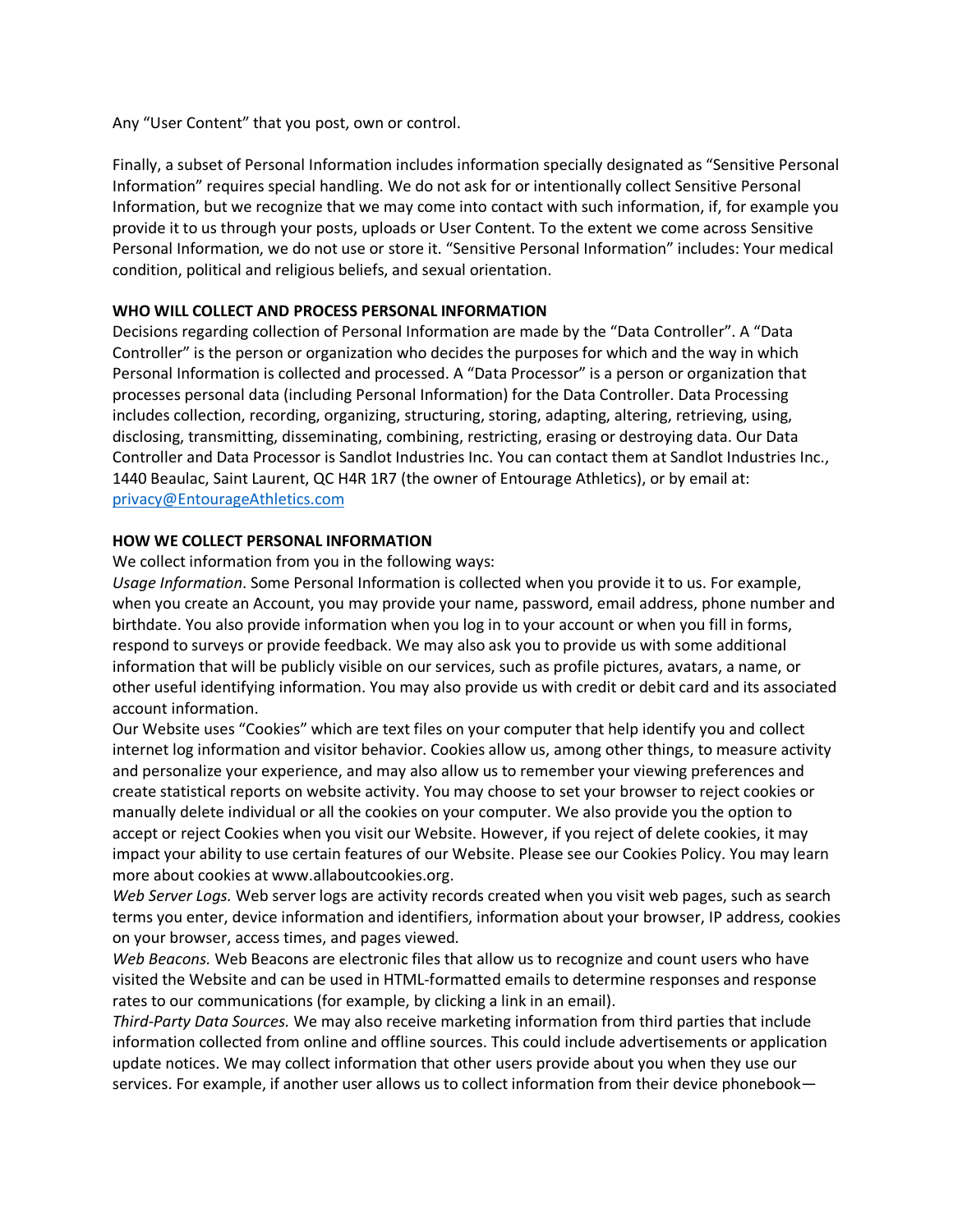and you're one of that user's contacts—that may be combined with other information we have collected about you.

*Device Information and Location Information.* We collect information from and about the devices you use, such as your location, your hardware and software, operating system, device memory, advertising identifiers, unique application identifiers, apps installed, browser type, language, time zone; information from device sensors (such as accelerometers, gyroscopes, compasses, microphones, and wireless and mobile network information, such as mobile phone number, service provider, and signal strength). We may ask for permission to collect images and other information from your device's camera and photos. *Social Networking Sites.* If you log into your account using shared sign-in services, such as Facebook or Google, you authorize us to access certain information about you from that social networking site, such as your user profile, friend list and profile picture.

## **HOW WE USE PERSONAL INFORMATION WE COLLECT**

We take your privacy seriously and only use your Personal Information to provide our Services to you, subject to applicable data protection laws.

*Lawful Reason for Collecting Information.* The lawful reasons for collecting and processing your information are: (1) because you have entered into a contract for us to supply goods and services to you; (2) we have a legitimate interest in using your information (for example, to provide and improve our services, customer support and show you advertisements we think you'll find interesting,) but we only rely on this legitimate interest reason when we think our use of your information doesn't significantly impact your privacy or there is a compelling reason to do so; and (3) to comply with applicable law.

*Uses of Information.* You agree that we are entitled to obtain, use, and process the Personal Information and other information you provide to us to enable us to discharge the Services and for other related purposes, including:

To create your account, provide you with convenient and personalized access to your account, and deliver and support the Service (including through our Website and Application).

Updating and enhancing our records

Analysis for management purposes

Carrying out credit checks, background checks and crime and fraud prevention

Legal and regulatory compliance

Develop, operate, improve, and enhance the safety or performance of our products and services.

Send you communications, including by email, such as product announcements and marketing materials for special offers, and software updates

Respond to your requests for assistance.

Personalize our Services.

Provide and improve ad targeting and measurement.

Enforce our Terms of Service, legal and contractual obligations, and other policies.

We may analyze your Personal Information to create a profile of your interests and preferences so that we can contact you with products and service information that we think may be of interest to you, to complete or process transactions and to send you confirmations and receipts, to inform you of updates, monitor usage and performance of the Website and Application, and enhance the Website and Application for better user experiences.

*User Content*. The Service allows you to supply or post "User Content," which means communications, videos, images, sounds and all the material, data and information that you upload or transmit through the Service, or that Other Users upload or transmit, including comments you may make about their content. The User Content you create remains yours; however, by sharing User Content through the Service, you agree to allow others to view, edit, copy and/or share your User Content. We have the right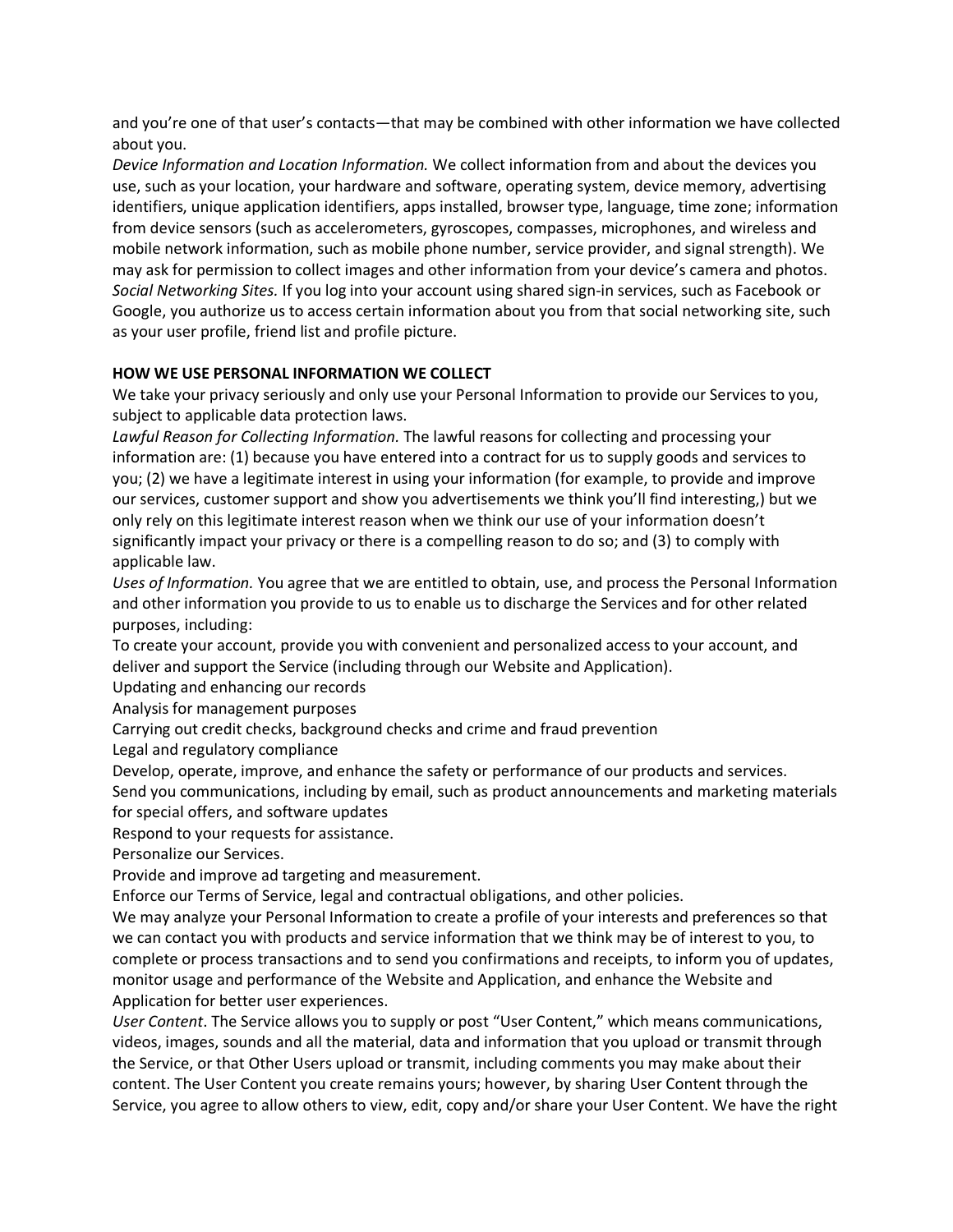(but not the obligation) in our sole discretion to remove any User Content. Once your Account is terminated or your rights to use the Service are terminated, you will not be given any rights to view or access any User Content and there may be no way to delete or retrieve User Content once it has been shared.

#### **HOW WE SHARE INFORMATION**

*With Other Users.* We may share your username, name, avatars, and profile picture and your User Content as well as any additional information you have authorized us to share with other users of our Service. How widely your User Content is shared depends on your settings and the way you designate your User Content. For example, you can control the scope of distribution of your User Content by designating it as "public" or "private".

*With Our Affiliates.* We may share information with other entities within the Entourage Athletics family of companies.

*With Third Parties.* We may share your information with the following third parties:

*With service providers.* We may share information about you with our employees, contractors and thirdparty service providers who have a need to access this information to assist us in providing the Service or who perform services on our behalf.

*With business partners.* We may share information about you with business partners that provide services and functionality and these third-parties only use your personal information as we direct them. Our Services may also contain third-party links and search results, include third-party integrations, or offer a co-branded or third-party-branded services. Through these links, third-party integrations, and cobranded or third-party-branded services, you may be providing information (including personal information) directly to the third party, us, or both.

*With third parties as part of a merger or acquisition.* If we become involved in a merger, asset sale, financing, liquidation or bankruptcy, or acquisition of all or some portion of our business to another company, we may share your information with that company before and after the transaction closes. *With third parties for marketing.* We may share information about you with third party providers for purposes of cross-marketing or making offers to you of their products or services. We also may use your information to send to you email marketing, direct mail marketing and other marketing of our products and services (and those of our partners), including but not limited to targeted advertising. We may let other companies use cookies, web beacons, and similar technologies on our services to collect information about how you use our Services over time. This information may be used to, among other things, analyze and track data, determine the popularity of certain content, and better understand your online activity. Additionally, some companies, including our affiliates, may use information collected on our services to measure the performance of ads and deliver more relevant ads on behalf of us or other companies. You have the right any time to stop us from contacting you for marketing purposes. *With Third Parties for Legal Reasons.* We may share information about you if we reasonably believe that disclosing the information is needed to (a) comply with any valid legal process, governmental request, or applicable law, rule, or regulation; (b) investigate, remedy, or enforce potential Terms of Service violations; (c) protect the rights, property, and safety of us, our users, or others; (d) detect and resolve any fraud or security concerns; or (e) respond to claims by third parties that your User Content violates their rights. We reserve the right to cooperate fully with any law enforcement authorities or court order requesting or directing us to disclose the identity or other information of anyone. We reserve the right to take any and all appropriate legal action, including referral to law enforcement agencies. You waive and hold us and our affiliates, licensees, licensors and service providers harmless from any claims resulting from any action taken by any of them during, or because of investigations or legal process.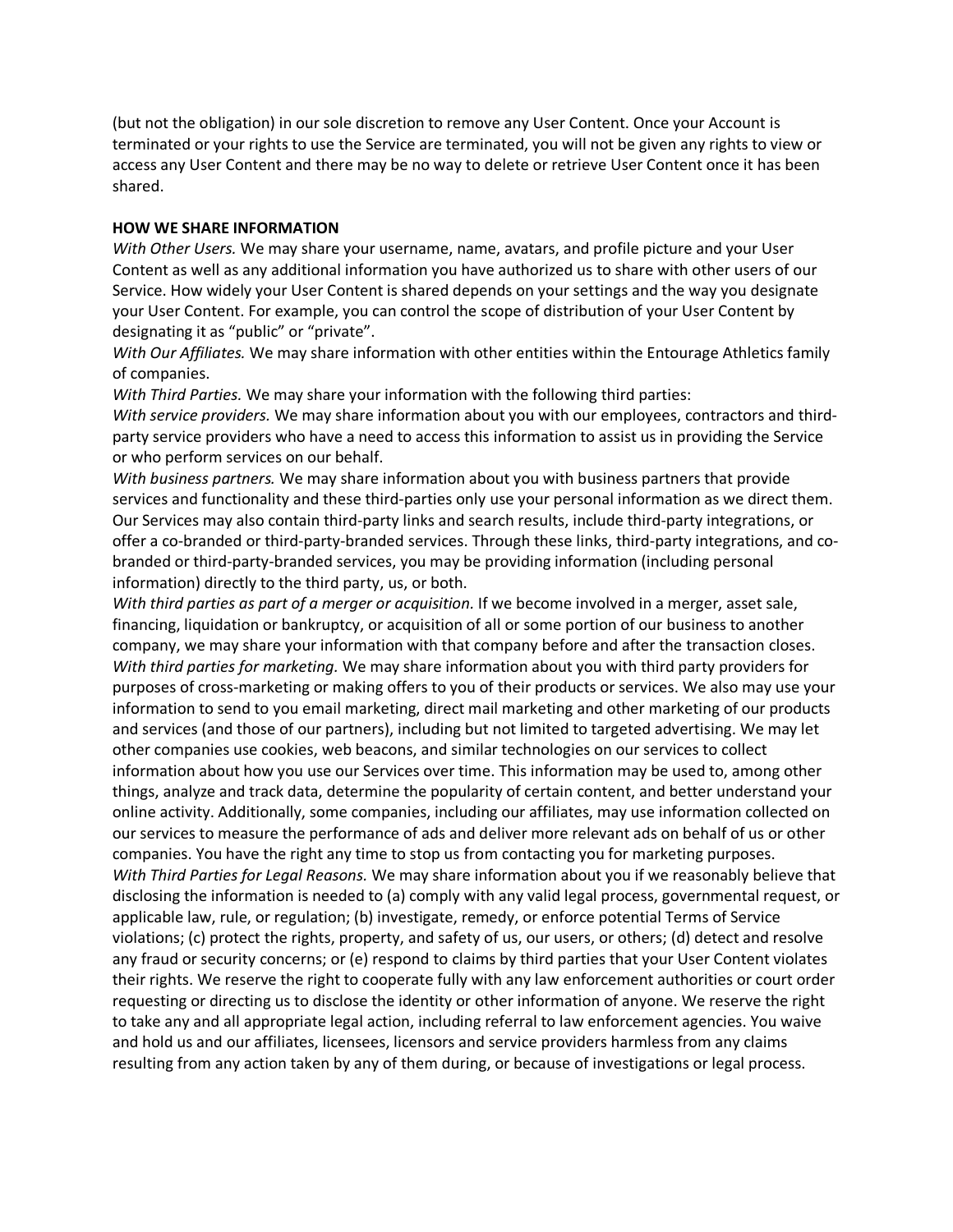You acknowledge and agree that when your information is shared with third parties, we are not responsible for how those third parties collect or use your information. We encourage you to review the privacy policies of every third-party service that you visit or use, including those third parties you interact with through our services.

#### **HOW WE PROTECT YOUR INFORMATION**

We use a combination of technical tools and security procedures to safeguard your information from unauthorized access. Our computer systems utilize industry standard security measures designed to prevent unauthorized access. We also have internal policies in place designed to minimize the risk of unauthorized access to your information. While we follow reasonable procedures within our possession, no security system is perfect, and we cannot promise, and you shall not expect, that your Personal Information will remain secure in all circumstances. Sensitive Personal Information (such as credit card or debit card details) is encrypted and protected with 128 Bit encryption on SSL. Non-sensitive Personal Information are sent normally over the Internet, and this can never be 100% secure. As a result, while we strive to protect your personal information, we cannot guarantee the security of any information you transmit to us and you do so at your own risk. You are responsible for keeping your passwords confidential and not sharing them with anyone.

#### **HOW LONG WE KEEP YOUR INFORMATION**

We store your Personal Information until you ask us to delete it or you terminate your Account with us. We store other information for various lengths of time based on how precise it is and which services you use. If you decide to stop using Entourage Athletics, you can ask us to delete your Account and the Personal Information collected as part of your Account (Please see "Deletion of Account Information" below).

#### **HOW YOU CAN CONTROL USE OF YOUR INFORMATION**

There are many ways that you can exercise control over the collection, processing and use of your information, including the following.

*Right to Consent/Revoke Consent.* In some cases, we'll ask for consent to use your information for specific purposes. Even if you provide consent, you can revoke your consent later. If you let us use your information, you can always change your mind and simply revoke your permission by changing the settings on your device if your device offers those options or by contacting us. You have the right to optout of: (1) direct marketing communications; (2) automated decision-making and/or profiling; (3) our collection of sensitive personal information; (4) new processing of your personal data beyond our original purpose; and (5) transfer of your personal information outside of the European Union. Please note that if you opt-out of these, it could impact the usability of our Services.

*Right to Corrections/Inaccuracies.* You may contact us to ask us to correct or remove any information that you think is inaccurate.

*Right to Object.* You have the right to object to the collection or processing or use of your Personal Information. With many types of data, you can simply delete it if you don't want us processing it anymore. If there are other types of information you don't agree with us processing, you can contact us. *Right to Data Portability.* You have the right to download or receive a copy of the Personal Information that you have given us, in a portable format and you have the right to move it to other providers. We may ask you to verify your identity or provide additional information before we let you access or update your Personal Information. We may also limit or restrict access or update your personal information for several reasons, including, for example, that the request risks the privacy of other users or your request is restricted by applicable law. Please note that that Entourage Athletics is not required to give you access to or copies of any User Content that you submitted.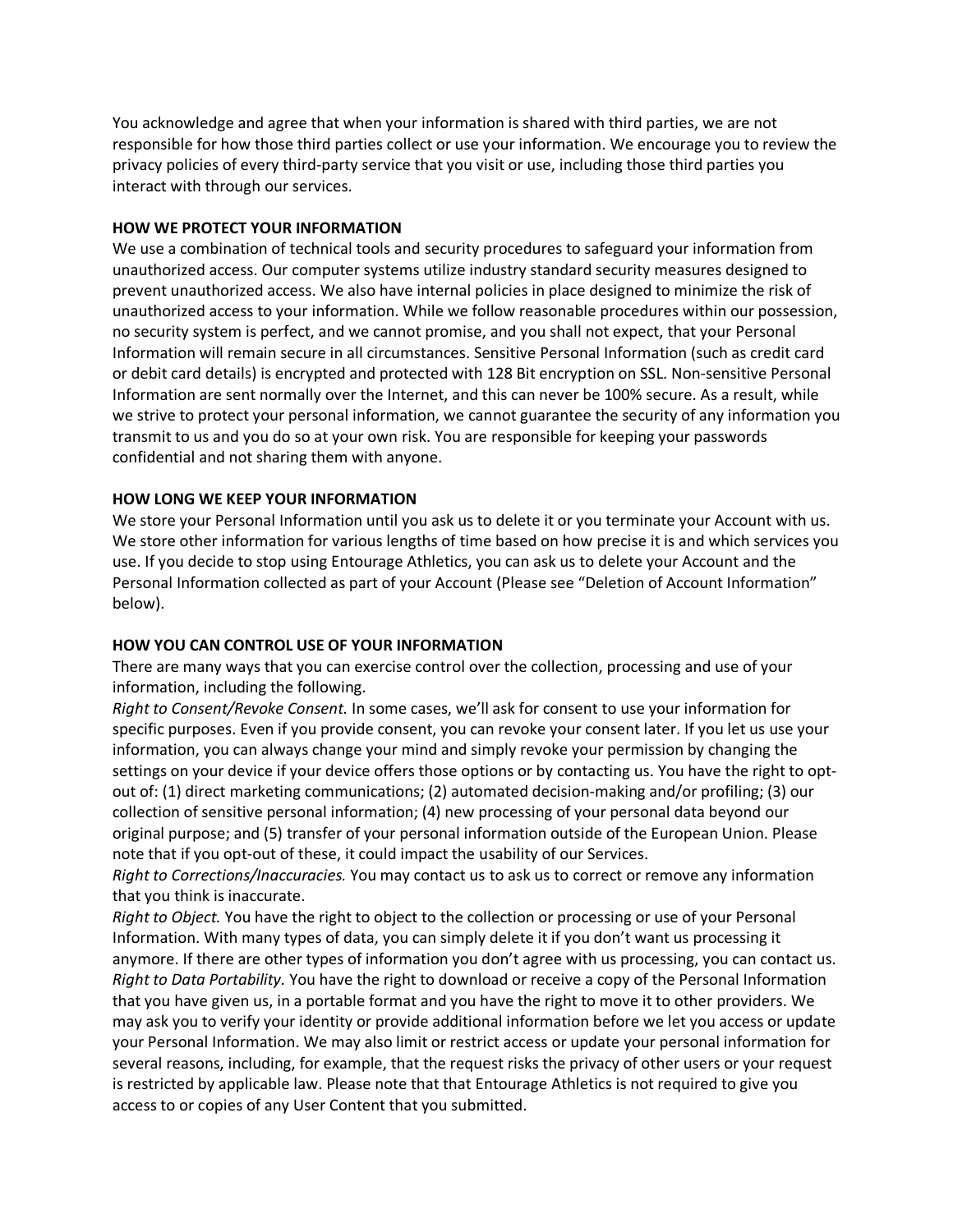*Right to be Forgotten/ Deletion of Account Information.* In many situations, you have the right to have your Personal Information permanently deleted. Upon termination of your Account, or upon your written request if your Account has not been terminated, we will delete or destroy your Personal Information if you request that inwriting. Keep in mind however, that, while our systems are designed to carry out our deletion practices promptly, we cannot promise that deletion will occur within a specific timeframe and the deletion process could occur over several months. Further, there may be legal requirements to store your data and we may need to suspend those deletion practices if we receive valid legal process asking us to preserve content or if otherwise necessary to comply with law or legal process. To the extent that data or information about you does not constitute Personal Information (including, for example, your User Content), it may not be feasible to delete or destroy such data, and in such cases, that data will be made "anonymous" such that the historical information, content, logs and related information is not personally identifiable. Further, please understand that once Personal Information is deleted or destroyed, it cannot be retrieved and if you chose to re-subscribe, you will have to provide the information again. Finally, please understand that any Personal Information that you have shared, posted or made available (such as your User Content), is not within our control and unable to be deleted from sources with which it was shared nor control what the possessor of that information does with it.

*Right to Complain.* If you are a citizen of the EU, you have the right to lodge a complaint with the relevant supervisory authority if you feel your Personal Information has been processed in a way that does meet the requirements of the General Data Protection Regulation (GDPR).

*Right to Unsubscribe.* If you decide that you do not want to receive commercial emails from us, you can "opt-out" from receiving such emails by clicking the "unsubscribe" link provided at the bottom of every commercial email. Please note that if you choose to "unsubscribe" or "opt -out", we will still send you email relating to products or services that you purchased from us, any communication you have sent to us or other relationship that you have with us.

*Right to List/Notice to California Residents.* Under California Civil Code sections 1798.83-1798.84, California residents are entitled to ask for a notice describing what categories of personal customer information we share with third parties or corporate affiliates for those third parties or corporate affiliates' direct marketing purposes. That notice will identify the categories of information shared and will include a list of the third parties and affiliates with which it was shared, along with their names and addresses. Whether or not you are a resident of California, if you would like a copy of this notice, please submit a written request to us at the address listed above.

*Contacting Us.* To exercise any of these rights or to contact us for any reason regarding your information, you can contact us at the following address or telephone number:

Address: 1440 Beaulac, Saint-Laurent, QC, H4R 1R7 CANADA Telephone Number: (514)341-0206 Email: privacy@EntourageAthletics.com

#### **Children**

You must be 16 years of age or older to open an Account and use the Service. You may, however, set up an Account for your children ("Child Account"); provided that you provide us with a credit card or other proof we reasonably request to comply with the Children's Online Privacy Protection Act ("COPPA"). All Accounts that you set up must have its own e-mail address (i.e., your Account and a Child Account will have different e-mail addresses associated with each Account). You agree to comply with all mechanisms we put in place intended to facilitate compliance with COPPA or intended to allow us to confirm that a Child Account is set up with the authority and permission of a parent. If you are the sponsor of a group, you are responsible for complying with COPPA, which includes your obligation to